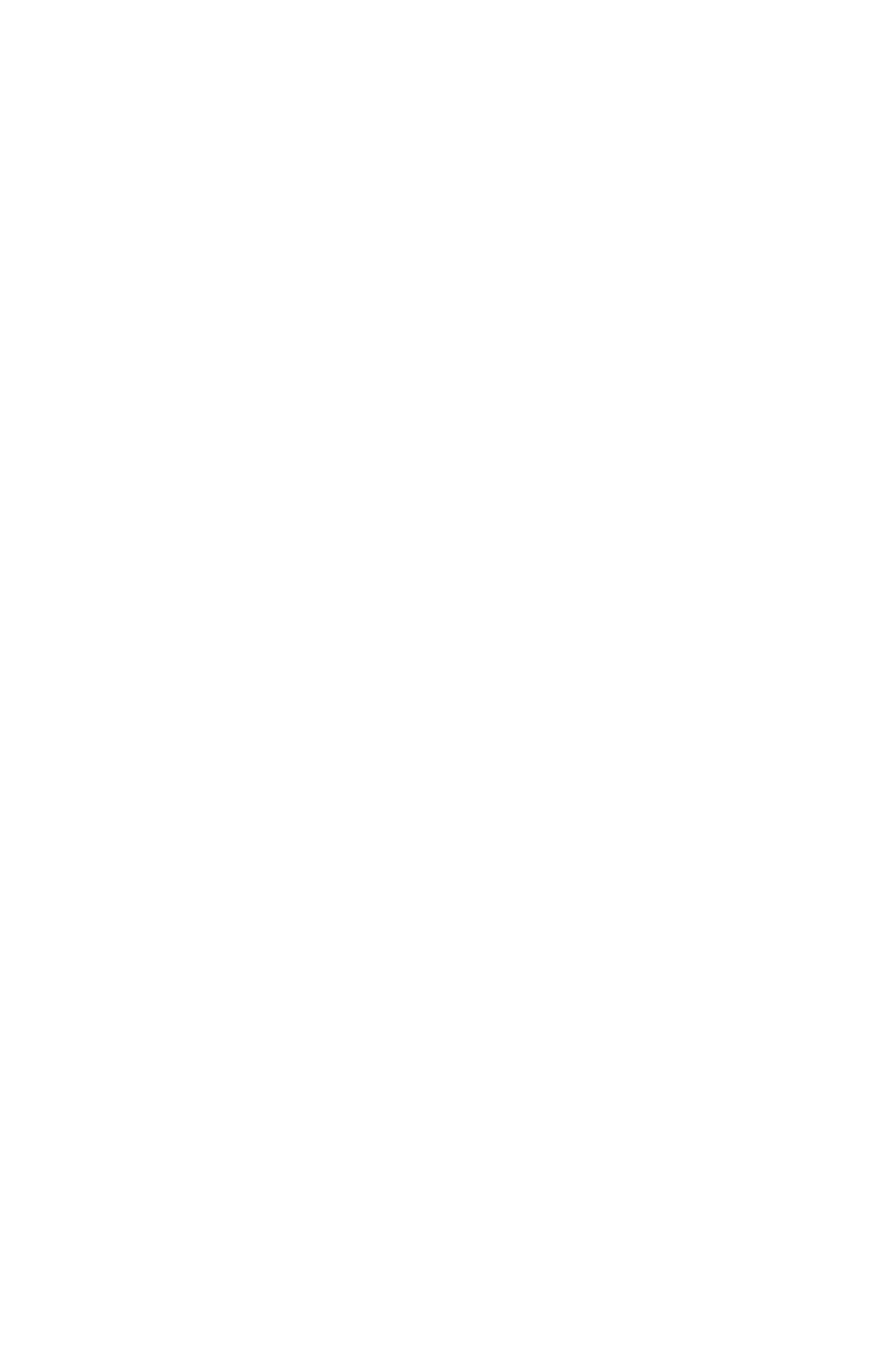### *OVERVIEW*

The 3D Sectional Torso Phantom is designed to simulate an average torso (22 cm anterior-posterior thickness) for training and quality assurance testing in medical imaging and dosimetry. The epoxy materials used to fabricate the phantom provide optimal tissue simulation between the Diagnostic and Therapy energy range (40 keV to 20 MeV).

Unlike other cross-sectional dosimetry phantoms, the Model 600 includes internal organ structures such as the lungs, heart, liver, kidneys, spleen and pancreas. All simulated organs match the tissue density of actual organs and can be clearly visualized.

The lower portion of the phantom contains a soft bolus material simulating a mix of 30 percent adipose and 70 percent muscle tissue. Simulated muscle material layers the rib cage and vertebral column. The exterior envelope simulates a mix of 43 percent adipose and 57 percent muscle tissue. Standard phantoms consist of 25 mm thick contiguous sections.

## *SPECIFICATIONS*

| <b>OVERALL DIMENSIONS</b> | 50 cm height x 22 cm front to back<br>(at torso level) |
|---------------------------|--------------------------------------------------------|
| <b>WFIGHT</b>             | 86 lbs. (32.1 kg)                                      |

Model 600 Includes:

- Sectional Slabs numbered 1-20
- Reinforcement base
- Reinforcement top with threaded assembly
- Open-end wrench
- Bag of extra string for reinforcement assembly
- Roll black (light proof) electrical tape
- User Guide
- 60-Month Warranty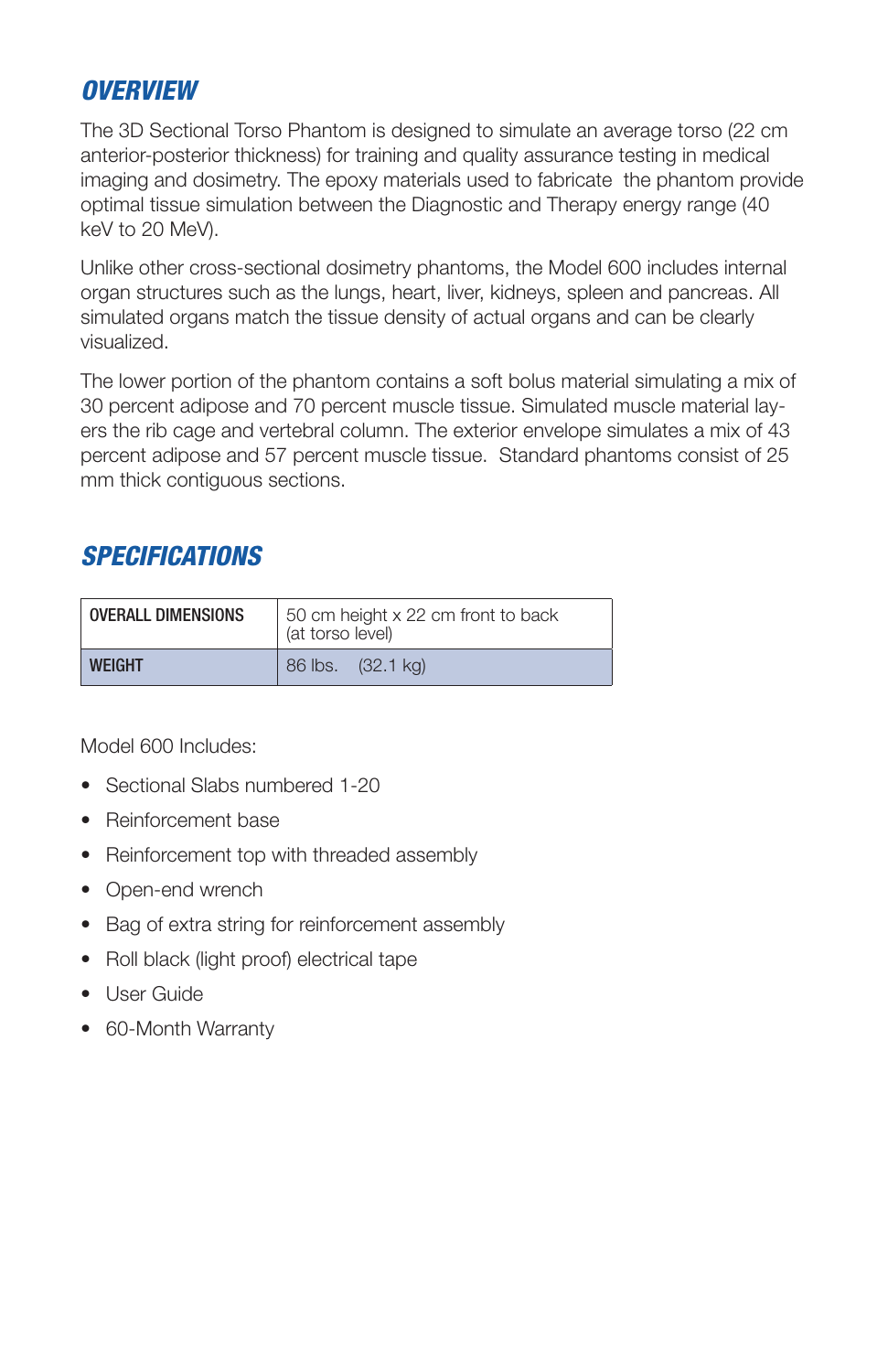## *ASSEMBLY PROCEDURE*

(All references to right or left are with phantom facing forward)



1. All sections of the Model 600 are sequentially numbered starting at the top of the phantom.



2. Start by placing section number 20 on the base plate of the assembling device.



3. Assemble numerically. Alignment pins will ensure proper location of slabs.



4. Compile the entire phantom.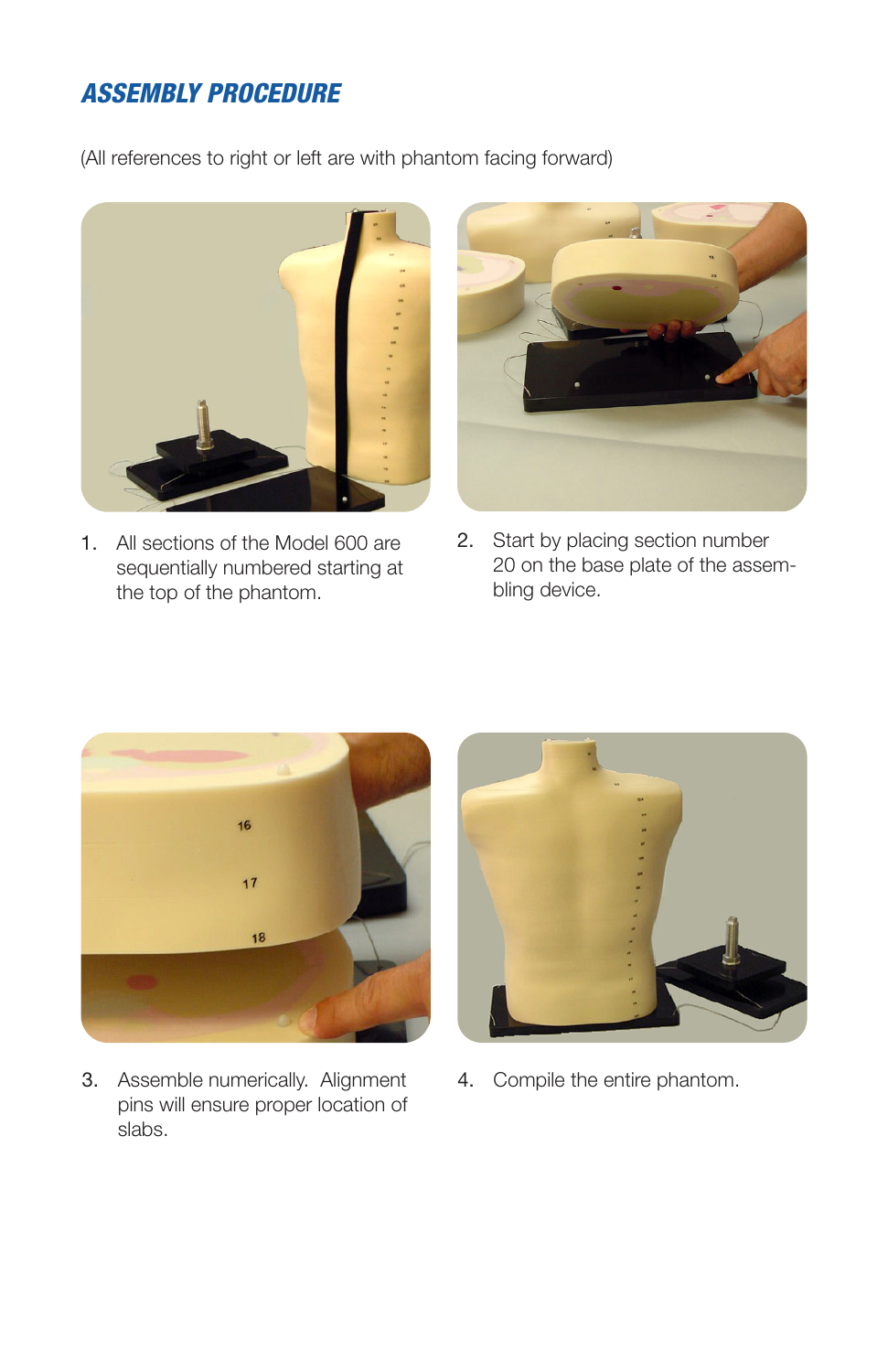

5. Place the top of the reinforcement device on the top of section one.



6. Turning the top bolt counter clockwise will apply tension to the four strings and apply downward pressure on the phantom.



7. Using wrench to reach optimal tension tighten the bolt on the top of the reinforcement device.



8. Optimal tension is reached when the strings give off a high-pitched tone when plucked with the finger.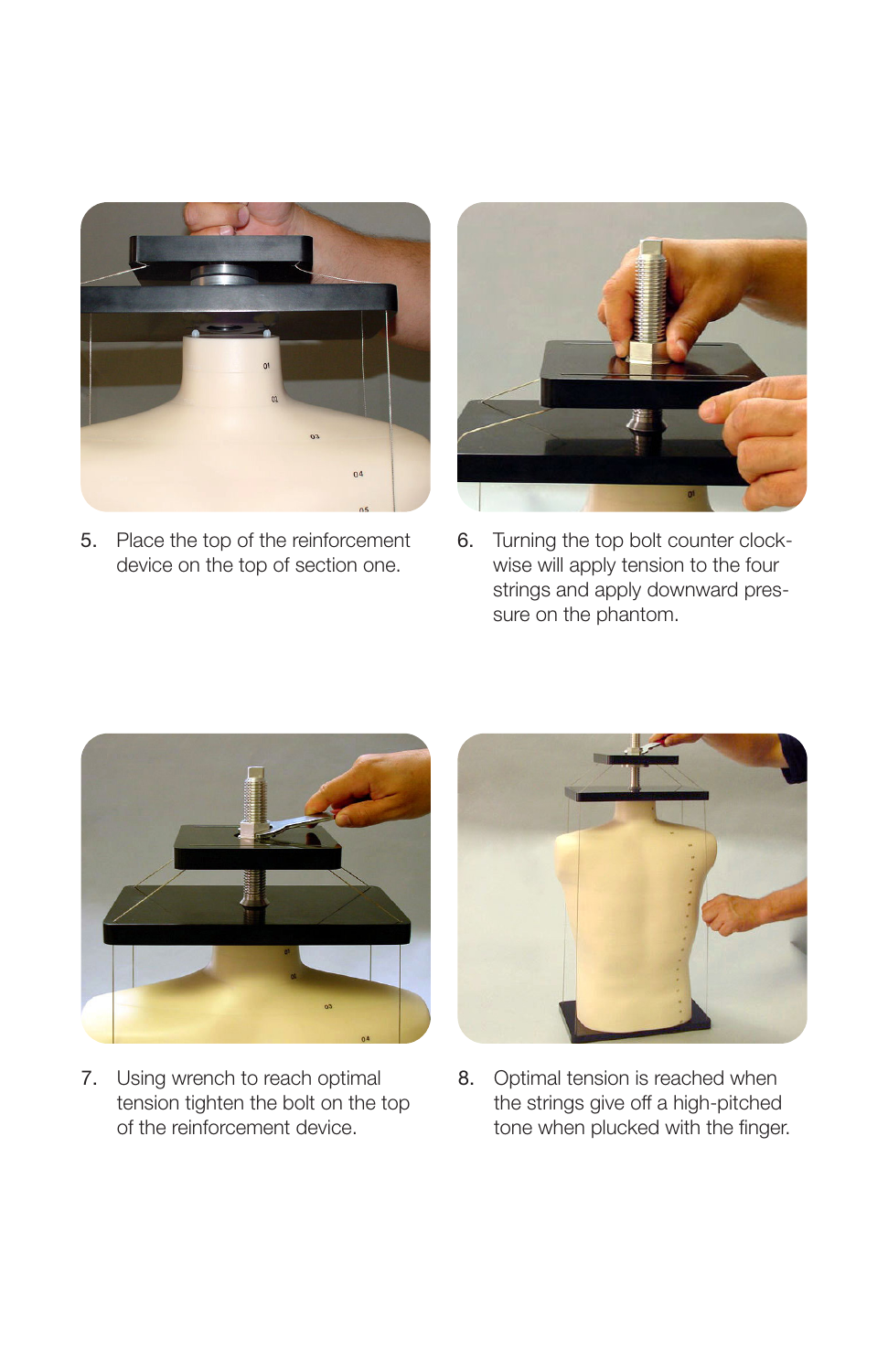## *CARE AND HANDLING*

Model 600 is manufactured from epoxy based tissue substitutes. While this material is quite durable, it can be damaged if mishandled.

- Hold the phantom only from the shoulders or body when moving.
- To lift the phantom, tilt and place hands under the bottom plate.
- Always use both hands to transport the phantom

Take special care not to scratch the surfaces of each section by keeping them clean of dirt and debris, especially prior to assembly and compression of the sections. Do not use solvents or abrasive cleaners on any part of the phantom. If the phantom must be cleaned, use mild soapy water and dry with a soft towel.

## *TYING A UNI-SPLICE KNOT*

To replace string used for reinforcement assembly, thread included string through the holes on reinforcement top and base, and create a uni-splice knot on the underside of the base.

- 1. Position the ends of the strings so that they run parallel with each other for 12" to 18".
- 2. Make a loop with the string and pass the tag end through the loop and around both lines 5 or 6 times. Pull the tag end and secure the knot making sure that the loops snug down in an ordered fashion. Repeat with the other end of the line, except with 8 to 10 wraps through the loop.
- 3. Pull on the standing lines, and you will see the two knots jam, forming the connection.
- 4. Trim the line about 1/8" past the knot.

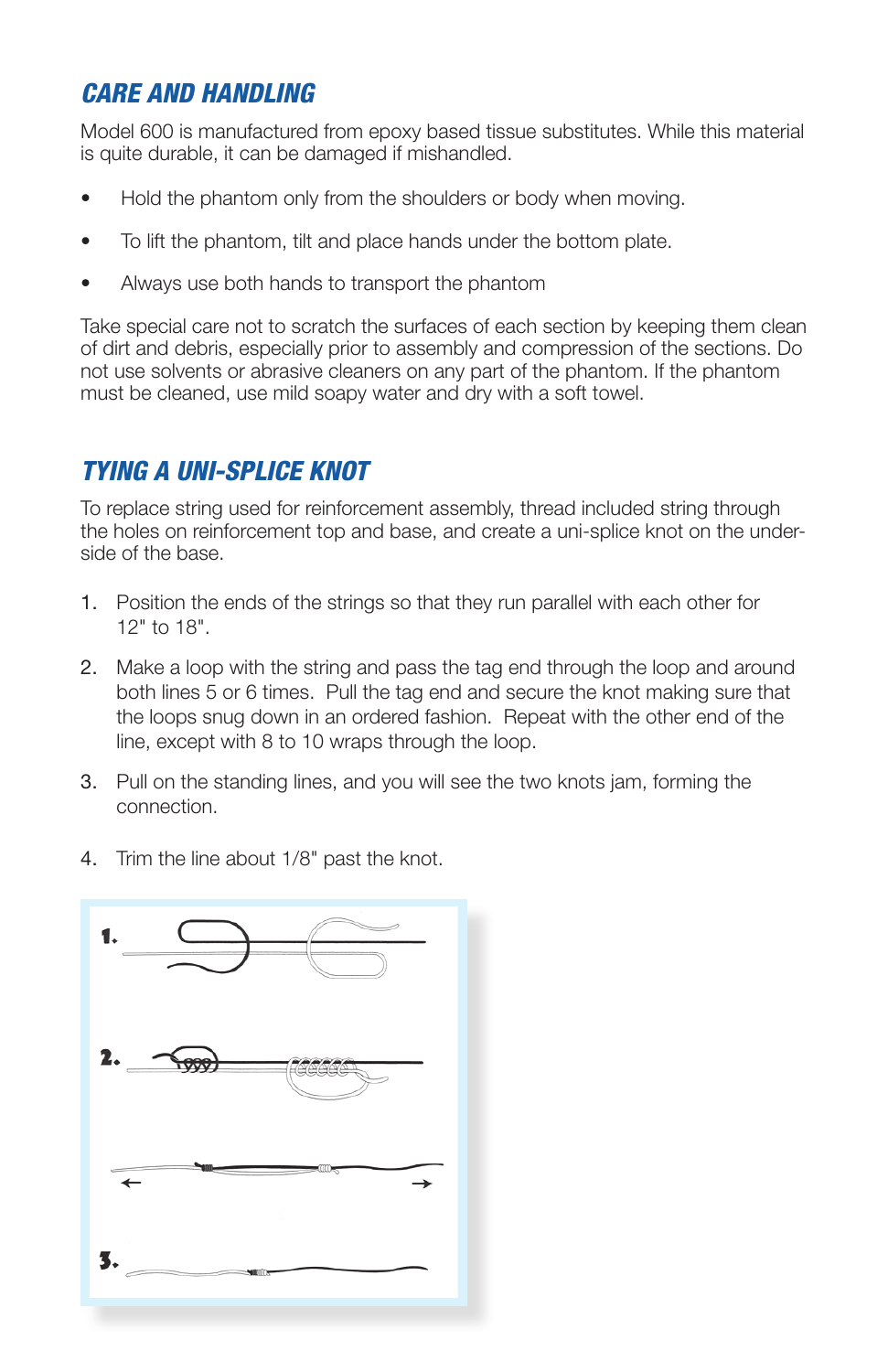### *WARRANTY*

All standard CIRS products and accessories are warranted by CIRS against defects in material and workmanship for a period as specified below. During the warranty period, the manufacturer will repair or, at its option, replace, at no charge, a product containing such defect provided it is returned, transportation prepaid, to the manufacturer. Products repaired in warranty will be returned transportation prepaid.

There are no warranties, expressed or implied, including without limitation any implied warranty of merchantability or fitness, which extend beyond the description on the face hereof. This expressed warranty excludes coverage of, and does not provide relief for, incidental or consequential damages of any kind or nature, including but not limited to loss of use, loss of sales or inconvenience. The exclusive remedy of the purchaser is limited to repair, recalibration, or replacement of the product at manufacturer's option.

This warranty does not apply if the product, as determined by the manufacturer, is defective because of normal wear, accident, misuse, or modification.

#### NON-WARRANTY SERVICE

If repairs or replacement not covered by this warranty are required, a repair estimate will be submitted for approval before proceeding with said repair or replacement.

#### **RETURNS**

If you are not satisfied with your purchase for any reason, please contact Customer Service or your local distributor prior to returning the product. Visit https://www. cirsinc.com/distributors/ to find your local distributor. Call 800-617-1177, email rma@cirsinc.com, or fax an RMA request form to 757-857-0523. CIRS staff will attempt to remedy the issue via phone or email as soon as possible. If unable to correct the problem, a return material authorization (RMA) number will be issued. Non-standard or "customized" products may not be returned for refund or exchange unless such product is deemed by CIRS not to comply with documented order specifications. You must return the product to CIRS within 30 calendar days of the issuance of the RMA. All returns should be packed in the original cases and or packaging and must include any accessories, manuals and documentation that shipped with the product. The RMA number must be clearly indicated on the outside of each returned package. CIRS recommends that you use a carrier that offers shipment tracking for all returns and insure the full value of your package so that you are completely protected if the shipment is lost or damaged in transit. If you choose not to use a carrier that offers tracking or insure the product, you will be responsible for any loss or damage to the product during shipping. CIRS will not be responsible for lost or damaged return shipments. Return freight and insurance is to be pre-paid.

#### WITH RMA NUMBER, ITEMS MAY BE RETURNED TO:

**CIRS Receiving** 900 Asbury Ave, Norfolk, Virginia, 23513 USA

| <b>PRODUCT</b>                         | WARRANTYPERIOD |
|----------------------------------------|----------------|
| Model 600 - 3D Sectional Torso Phantom | 60 Months      |